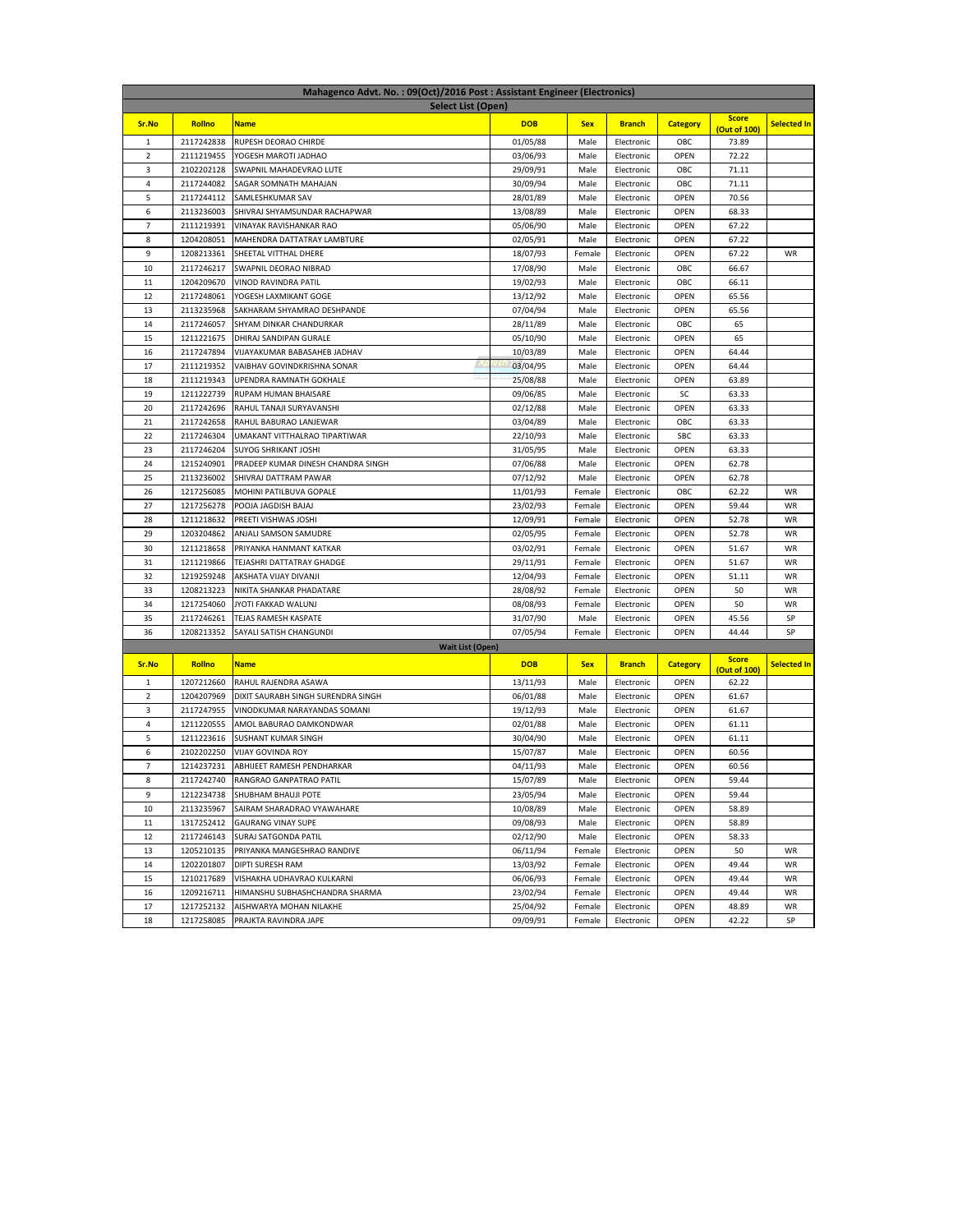| <b>Select List (OBC)</b>       |                          |                                                          |                      |              |                          |                 |                              |                    |
|--------------------------------|--------------------------|----------------------------------------------------------|----------------------|--------------|--------------------------|-----------------|------------------------------|--------------------|
| Sr.No                          | Rollno                   | <b>Name</b>                                              | <b>DOB</b>           | <b>Sex</b>   | <b>Branch</b>            | <b>Category</b> | <b>Score</b>                 | <b>Selected In</b> |
| $\mathbf{1}$                   |                          |                                                          |                      |              |                          |                 | (Out of 100)                 |                    |
| $\overline{2}$                 | 1219260416<br>1317253439 | SIDDHARAM BHIMRAO GURAV<br><b>JITENDRA BABAN DHIKALE</b> | 30/03/94             | Male         | Electronic               | OBC<br>OBC      | 61.67<br>61.11               |                    |
| 3                              | 2102202131               | SWAPNIL PANDURANG RAMEKAR                                | 12/11/91             | Male<br>Male | Electronic<br>Electronic | OBC             | 61.11                        |                    |
| $\overline{4}$                 | 1214237928               | DATTATRAY MACHCHHINDRA GAJARE                            | 12/12/91<br>17/05/93 | Male         | Electronic               | OBC             | 61.11                        |                    |
| 5                              | 2111219365               | VALLABHA ARVIND ACHUGATLA                                | 31/01/94             | Male         | Electronic               | OBC             | 61.11                        |                    |
| 6                              | 1206211710               | SAGAR RAMESH YEOLA                                       | 01/06/94             | Male         | Electronic               | OBC             | 61.11                        |                    |
| $\overline{7}$                 | 1317252428               | GAURAV RAMDAS DHONGADE                                   | 22/11/94             | Male         | Electronic               | OBC             | 61.11                        |                    |
| 8                              | 1212234653               | SARANG THANSING PATLE                                    | 23/09/91             | Male         | Electronic               | OBC             | 60.56                        |                    |
| 9                              | 1214236658               | REVATI RAVINDRA MULEY                                    | 13/04/94             | Female       | Electronic               | OBC             | 54.44                        | WR                 |
| 10                             | 1212227641               | PRITI KHUSHAL KAPGATE                                    | 06/07/92             | Female       | Electronic               | OBC             | 53.89                        | WR                 |
| 11                             | 1217254003               | GAYATRI HANAMANT TAMBE                                   | 19/08/94             | Female       | Electronic               | OBC             | 53.33                        | WR                 |
| 12                             | 1212227825               | RUPALI ARUN WANODE                                       | 05/10/94             | Female       | Electronic               | OBC             | 53.33                        | WR                 |
| 13                             | 1202202010               | SWARAJ NARENDRA AMALE                                    | 28/11/92             | Male         | Electronic               | OBC             | 51.67                        | PH                 |
| 14                             | 1215240409               | NIKHIL MANIK GHATUL                                      | 30/05/92             | Male         | Electronic               | OBC             | 45                           | SP                 |
|                                |                          | <b>Wait List (OBC)</b>                                   |                      |              |                          |                 |                              |                    |
|                                |                          |                                                          |                      |              |                          |                 | <b>Score</b>                 |                    |
| Sr.No                          | Rollno                   | <b>Name</b>                                              | <b>DOB</b>           | <b>Sex</b>   | <b>Branch</b>            | <b>Category</b> | (Out of 100)                 | <b>Selected In</b> |
| $\mathbf{1}$                   | 2113235994               | SHASHANK PRALHAD BORNARE                                 | 12/09/88             | Male         | Electronic               | OBC             | 59.44                        |                    |
| $\overline{2}$                 | 1202204147               | ASHISH RAJENDRA WATANE                                   | 07/08/91             | Male         | Electronic               | OBC             | 59.44                        |                    |
| 3                              | 1212232043               | DIPAK PRAKASH BANKAR                                     | 30/09/87             | Male         | Electronic               | OBC             | 58.89                        |                    |
| 4                              | 2117245970               | SHASHIKANT ARJUN SATAV                                   | 07/06/93             | Male         | Electronic               | OBC             | 58.89                        |                    |
| 5                              | 1202201846               | KARISHMA SATISHRAO VAIDYA                                | 18/12/94             | Female       | Electronic               | OBC             | 51.67                        | WR                 |
| 6                              | 1204205962               | MONICA SAMPATRAO NAGAWADE                                | 24/10/91             | Female       | Electronic               | OBC             | 51.11                        | WR                 |
| $\overline{7}$                 | 1212231998               | DEEPAK JAIDAS THAKARE                                    | 28/02/90             | Male         | Electronic               | OBC             | 44.44                        | SP                 |
|                                |                          | <b>Select List (SBC)</b>                                 |                      |              |                          |                 |                              |                    |
| Sr.No                          | Rollno                   | <b>Name</b>                                              | <b>DOB</b>           | <b>Sex</b>   | <b>Branch</b>            | <b>Category</b> | <b>Score</b>                 | <b>Selected In</b> |
|                                |                          |                                                          |                      |              |                          |                 | (Out of 100)                 |                    |
| 1                              | 2111219441               | VIVEK VISHWANATH SARVANKAR                               | 08/05/92             | Male         | Electronic               | SBC             | 56.11                        |                    |
| $\overline{2}$                 | 1203204868               | ANUJA NARAYAN UNTWALE                                    | 04/05/92             | Female       | Electronic               | <b>SBC</b>      | 49.44                        | WR                 |
|                                |                          | <b>Wait List (SBC)</b>                                   |                      |              |                          |                 |                              |                    |
| Sr.No                          | Rollno                   | <b>Name</b>                                              | <b>DOB</b>           | <b>Sex</b>   | <b>Branch</b>            | <b>Category</b> | <b>Score</b><br>(Out of 100) | <b>Selected In</b> |
| 1                              | 1212231995               | DAYANAND RAMESHRAO LUTE                                  | 28/08/88             | Male         | Electronic               | <b>SBC</b>      | 55                           |                    |
| 2                              | 1202201891               | MOHINI SHRIRAM PIMPALE                                   | 19/01/95             | Female       | Electronic               | <b>SBC</b>      | 45.56                        | WR                 |
|                                |                          | Select List (NT-D)                                       |                      |              |                          |                 |                              |                    |
| Sr.No                          | Rollno                   | <b>Name</b>                                              | <b>DOB</b>           | <b>Sex</b>   | <b>Branch</b>            |                 | <b>Score</b>                 | <b>Selected In</b> |
|                                |                          |                                                          |                      |              |                          | <b>Category</b> | (Out of 100)                 |                    |
| $\mathbf{1}$                   | 1211223554               | SIDDHARTHA SHIVAJI AVHAD                                 | 12/04/92             | Male         | Electronic               | NT-D            | 57.78                        |                    |
| $\overline{2}$                 | 1212225812               | MANISHA BABURAO GUTTE                                    | 07/03/89             | Female       | Electronic               | NT-D            | 48.33                        | <b>WR</b>          |
|                                |                          | <b>Wait List (NT-D)</b>                                  |                      |              |                          |                 |                              |                    |
| Sr.No                          | Rollno                   | <b>Name</b>                                              | <b>DOB</b>           | <b>Sex</b>   | <b>Branch</b>            | <b>Category</b> | <b>Score</b><br>(Out of 100) | <b>Selected In</b> |
| $\mathbf{1}$                   | 2117246019               | SHRINIVAS ASHOKRAO GITE                                  | 05/06/91             | Male         | Electronic               | NT-D            | 52.78                        |                    |
| $\overline{2}$                 | 1214237243               | SHITAL ANIL DHATRAK                                      | 11/02/92             | Female       | Electronic               | NT-D            | 46.67                        | WR                 |
|                                |                          | Select List (NT-C)                                       |                      |              |                          |                 |                              |                    |
|                                |                          |                                                          |                      |              |                          |                 | <b>Score</b>                 |                    |
| Sr.No                          | Rollno                   | <b>Name</b>                                              | <b>DOB</b>           | <b>Sex</b>   | <b>Branch</b>            | <b>Category</b> | (Out of 100)                 | <b>Selected In</b> |
| $\mathbf{1}$                   | 1212235428               | VAIBHAV NARENDRARAO GHAVAT                               | 16/10/89             | Male         | Electronic               | NT-C            | 60                           |                    |
| $\overline{2}$                 | 2105210233               | VIKAS MALHARI HAJARE                                     | 05/06/93             | Male         | Electronic               | NT-C            | 57.22                        |                    |
| 3                              |                          | 1208213263 PRAJKTA ARJUN MALHARI                         | 01/05/92             | Female       | Electronic               | NT-C            | 56.11                        | WR                 |
|                                |                          | Wait List (NT-C)                                         |                      |              |                          |                 |                              |                    |
| Sr.No                          | <b>Rollno</b>            | <b>Name</b>                                              | <b>DOB</b>           | <b>Sex</b>   | <b>Branch</b>            | <b>Category</b> | <b>Score</b>                 | <b>Selected In</b> |
|                                |                          |                                                          | 25/12/92             |              |                          |                 | (Out of 100)                 |                    |
| $\mathbf{1}$<br>$\overline{2}$ | 2117244174<br>1221262084 | SANKET PANDURANG DEVADE<br>SHRIKANT RAMRAOJI CHARTHAL    | 25/07/92             | Male<br>Male | Electronic<br>Electronic | NT-C<br>NT-C    | 56.11<br>55                  |                    |
| 3                              | 1212227756               | RASIKA HARIDAS PAWADE                                    | 05/01/94             | Female       | Electronic               | NT-C            | 49.44                        | WR                 |
|                                |                          | <b>Select List (NT-B)</b>                                |                      |              |                          |                 |                              |                    |
|                                |                          |                                                          |                      |              |                          |                 | <b>Score</b>                 |                    |
| Sr.No                          | Rollno                   | <b>Name</b>                                              | <b>DOB</b>           | <b>Sex</b>   | <b>Branch</b>            | <b>Category</b> | (Out of 100)                 | <b>Selected In</b> |
| 1                              | 1215240369               | MOHIT SURYAKANT RONGARE                                  | 13/03/93             | Male         | Electronic               | NT-B            | 60.56                        |                    |
| 2                              | 1202201815               | HARSHA BALAJI NINDEKAR                                   | 13/12/91             | Female       | Electronic               | NT-B            | 54.44                        | WR                 |
|                                |                          | Wait List (NT-B)                                         |                      |              |                          |                 |                              |                    |
| Sr.No                          | Rollno                   | <b>Name</b>                                              | <b>DOB</b>           | <b>Sex</b>   | <b>Branch</b>            | <b>Category</b> | <b>Score</b>                 | <b>Selected In</b> |
|                                |                          |                                                          |                      |              |                          |                 | (Out of 100)                 |                    |
| $\mathbf{1}$                   | 1212235399               | UDAY UMESH PARKAR                                        | 01/12/90             | Male         | Electronic               | NT-B            | 57.22                        |                    |
| $\overline{2}$                 | 1212227648               | PRITI SHANKARRAO GADE                                    | 22/09/89             | Female       | Electronic               | NT-B            | 52.22                        | WR                 |
| Select List (VJ-A)             |                          |                                                          |                      |              |                          |                 |                              |                    |
| Sr.No                          | Rollno                   | <b>Name</b>                                              | <b>DOB</b>           | <b>Sex</b>   | <b>Branch</b>            | <b>Category</b> | <b>Score</b><br>(Out of 100) | <b>Selected In</b> |
| $\mathbf{1}$                   | 1214238731               | SANDEEP TANAJI CHHATRE                                   | 28/03/87             | Male         | Electronic               | VJ-A            | 56.67                        |                    |
| $\overline{2}$                 | 1220261183               | KOMAL TULSHIRAM PAWAR                                    | 03/03/93             | Female       | Electronic               | VJ-A            | 48.33                        | WR                 |
| Wait List (VJ-A)               |                          |                                                          |                      |              |                          |                 |                              |                    |
| Sr.No                          | Rollno                   | <b>Name</b>                                              | <b>DOB</b>           | <b>Sex</b>   | <b>Branch</b>            | <b>Category</b> | <b>Score</b>                 | <b>Selected In</b> |
|                                |                          |                                                          |                      |              |                          |                 | (Out of 100)                 |                    |
| $\mathbf{1}$                   | 2113235977               | SANDIPAN GAMPU RATHOD                                    | 05/05/92             | Male         | Electronic               | VJ-A            | 51.67                        |                    |
| $\mathbf 2$                    | 1217254049               | JAYSHREE KESHAR RATHOD                                   | 22/06/89             | Female       | Electronic               | VJ-A            | 47.78                        | WR                 |